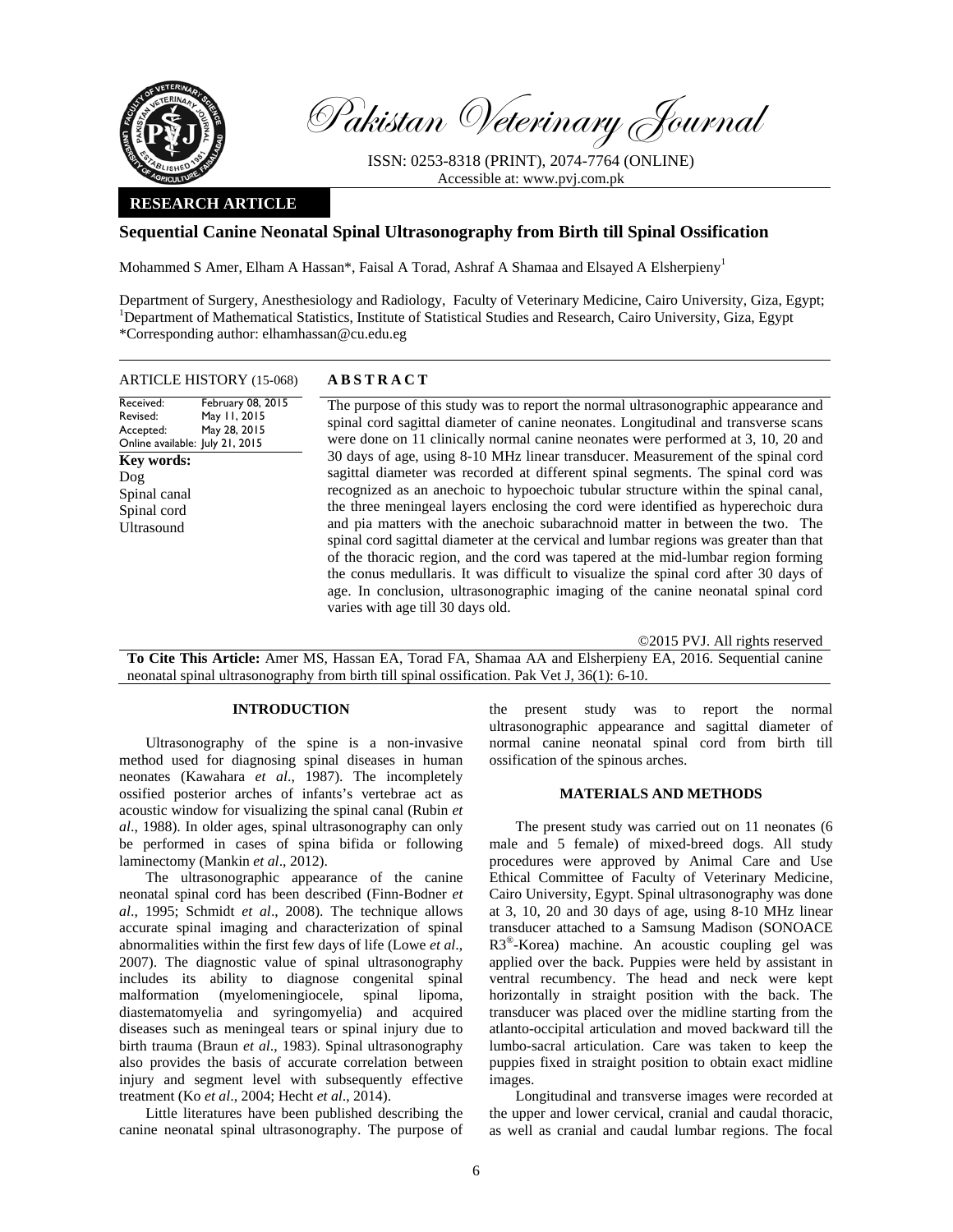zone, image resolution and time gain compensation were fixed before each examination. The appearance and diameter of the spinal cord were recorded along the spinal canal starting from the atlas  $(C_1)$  and ended at the last lumbar vertebra  $(L_7)$ . Ultrasonographic detectability of the examined spinal segment was reported at the different regions based on previously established anatomical landmarks (Budras *et al*., 2007; Baines *et al*., 2009). Briefly, in cervical region, the second cervical vertebra (axis) was taken as a landmark. The first three thoracic vertebrae with their long spinous processes were taken as landmark for counting the cranial thoracic segments. In the caudal thoracic region, the anticlinal vertebra  $(T_{11})$ with its vertically directed spinous process was taken as a landmark. In lumbar region, the anatomical landmark was taken from the transverse scan through detection of the last rib-bearing vertebra that presumed to be  $T_{12}$  and the sequential numbering was made  $(T_{13} - L_7)$ .

Measurements were made on the exact mid-sagittal plane from the inner aspect of the hyperechoic dorsal and ventral pia matter, each measurement was made three times and the mean was calculated. All examinations were performed by the same examiner; data were stored digitally and analyzed offline.

**Statistical analysis:** The spinal cord diameter at the different segments was expressed as means  $\pm$  SD. Data were analyzed using SPSS software 21 (IMP SPSS Inc., Chicago, IL). Wilcoxon Signed Rank Test was used for detection of statistically significant differences of the spinal sagittal diameter at different ages (3, 10, 20 and 30 days). The results were considered statistically significant at P<0.05.

## **RESULTS**

In longitudinal scan, the spinal cord appeared as a well-defined anechoic to hypoechoic tubular structure within the spinal canal. The spinal cord at the cervical and lumbar regions was obviously wider than the thoracic region. The cord showed tapering at the mid-lumbar region  $(L_3-L_5)$ , forming the conus medullaris.

## **At 3 days of age:**

*In longitudinal scans,* the spinal cord was as a welldefined anechoic tubular structure within the cervical and thoracic regions, while in the lumbar region it was anechoic to almost hypoechoic structure. The dura matter was identified as echogenic horizontal lines seen dorsal and ventral to the cord in the cervical and thoracic regions, while it was tightly adhered to the dorsal and ventral surfaces at the lumbar region. In cervical and lumbar regions, the pia matter was a thin echogenic linear structure, covering the cord parenchyma dorsally and ventrally, while it was visualized only ventrally in the thoracic region. The subarachnoid space within the cervical region (cisterna magna) was visualized in between the hyperechoic dura and pia matter as anechoic cerebrospinal fluid-filled space. In the thoracic and lumbar regions, the subarachnoid space was decreased to a narrow anechoic line along the spinal canal (Figs 1 and 2).



**Fig. 1:** Longitudinal scan of the cervical (C) spinal cord segment at 3 days of age. Note the anechoic tubular spinal cord (SC), the hyperechoic pia matter (PM), the anechoic subarachnoid space (SA) and the hyperechoic dura matter (DM).



**Fig. 2:** Longitudinal scan of the cervico-thoracic spinal cord segment at 3-days of age. Note the hyperechoic pia matter (PM), the anechoic subarachnoid space (SA) and the hyperechoic dura matter (DM), the short cranially directed cervical vertebrae (C) and the long caudally directed spinous process of the thoracic vertebrae (T). The diameter of the spinal cord at the cervical region is greater than that of the thoracic region. The hypoechoic central echoes (CE) divide the anechoic spinal cord (SC).



**Fig. 3:** Transverse scan of the cervical spinal cord segment at 3-days of age. The spinal cord is anechoic spheroid structure is centrally positioned within the spinal canal. The dura matter and the pia matter could not be differentiated.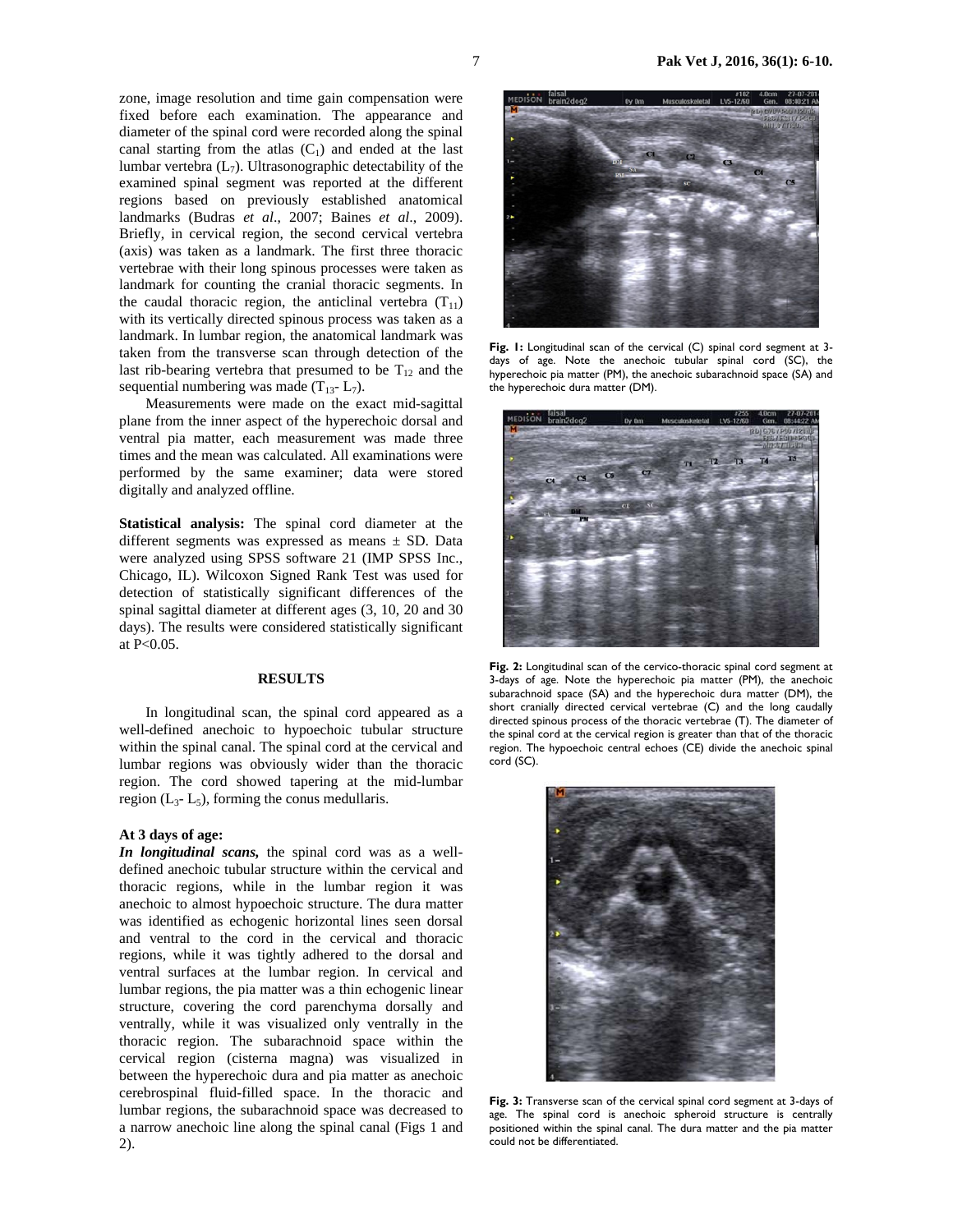

Fig. 4: Transverse scan of the thoracic spinal cord segment at 10-days of age. The spinal cord is mild heterogeneous ovoid structure with few echogenic foci. The dura matter (DM), pia matter (PM) and the subarachnoid space (SA) could be easily differentiated.



**Fig. 5:** Transverse scan of the lumbar spinal cord segment at 10-days of age. The spinal cord is heterogeneous ovoid structure with few echogenic foci. The dura matter (DM), pia matter (PM) and the subarachnoid space (SA) could be easily differentiated. Note the transverse process (TP) of the lumbar vertebrae.



**Fig. 6:** Longitudinal scan of the thoraco-lumbar spinal cord segment at 20-days of age. Note the tubular heteroechoic appearance of the spinal cord (SC) with multiple echogenic focci and enclosed by the hyper echoic pia matter (PM) and dura matter (DM).



**Fig. 7:** Longitudinal scan of the lumbar (L) spinal cord segment at 20 days of age. Tapering of the spinal cord starting from the L4 forming the conus medullaris. The hyperechoic dura and pia matter are clearly differentiated.

*In transverse scans,* the spinal cord was spheroid (in the cervical region), ovoid (in the thoracic region) or round (in the lumbar region) anechoic structure surrounded by hyperechoic pia matter. The dura matter was closely adhering to the spinal canal in the cervical region, while the pia and dura matter could not be differentiated at the thoracic and lumbar regions (Fig 3).

#### **At 10 days of age***:*

*In longitudinal scans,* the spinal cord in the cervical region was anechoic to hypoechoic. A linear central echo was seen near the middle of the cord; this central echo was unequally dividing the cord parenchyma into narrow dorsal and wide ventral parts. In the thoracic region, cord was a mildly heterogenic structure with few echogenic foci, while in the lumbar region it was more heterogenic with multiple echogenic foci along its parenchyma. The hyperechoic dura and pia matters were more echogenic and more thick than they were at 3 days of age.

*In transverse scans,* the spinal cord was mildly heterogeneous ovoid structure with few echogenic focci at the cervical and thoracic regions. However, in the lumbar region, multiple echogenic foci were seen within the heterogenic cord parenchyma. The hyperechoic dura and pia matters could be differentiated enclosing the anechoic subarachnoid space (Figs 4 and 5).

### **At 20 days of age:**

*In longitudinal scans,* the spinal cord was uniformly tubular hypoechoic structure with homogenous less echogenic central echo along its segments. The largest diameter of the cord was recorded at  $C_6$  -  $C_7$ . The diameter of the cord was almost equal along the thoracic segment (Figs 6 and 7).

*In transverse scans,* the spinal cord was elliptical heterogenic structure in the cervical region and ovoid hypoechoic structure in both thoracic and lumbar regions with central echogenic foci.

### **At 30 days of age:**

*In longitudinal and transverse scans,* the appearance of the spinal cord and its surrounding meninges was similar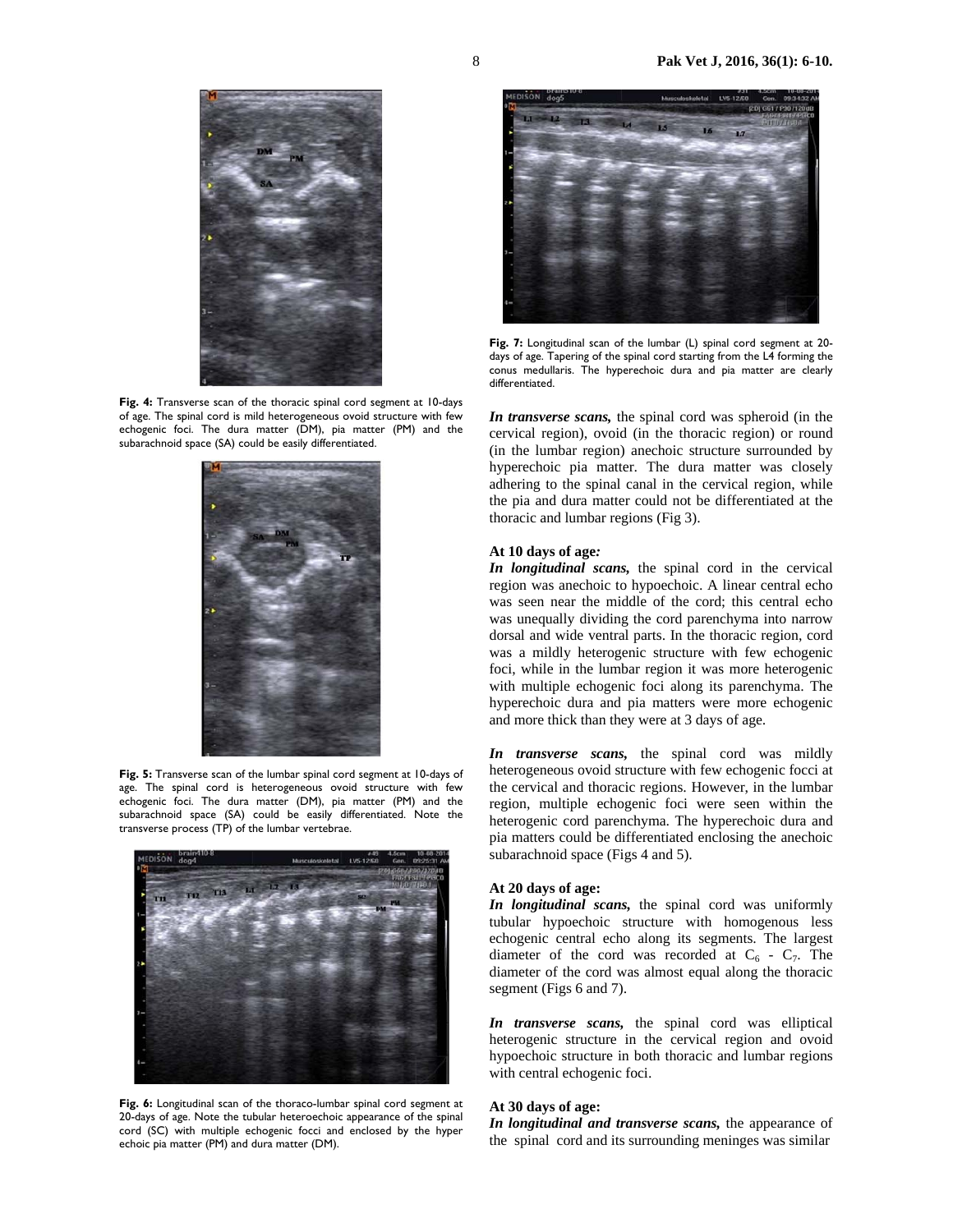





Fig. 8: The mean measurements of the spinal cord sagittal diameter (mm) at 3, 10, 20 and 30 days of age at different spinal cord segments.

to that of the 20 days of age. It was difficult to visualize the cord after 30 days of age, as ossification of the spinous processes hindered the ultrasonographic examination.

The sagittal diameter of the spinal cord was significantly increased with age at all examination times except  $C_1$  between 3 and 10 days,  $L_1$  and  $L_6$  between 20 and 30 days as well as L4 between 10 and 20 days. The mean measurements of spinal cord sagittal diameter at the different ages are presented in Fig 8.

# **DISCUSSION**

The spinal cord was recognized as anechoic to hypoechoic tubular structure within the spinal canal surrounded by three meningeal layers including the hyperechoic dura and pia matter and the anechoic subarachnoid matter. The echogenicity of dura matter was stronger than the pia matter which may be due to presence of dense longitudinally oriented bundles of collagen, elastic fibers as well as flattened fibroblasts (Budras *et al*., 2007; Baines *et al*., 2009). The subarachnoid space appeared anechoic between the dura-arachnoid layers and the surface of spinal cord as it is filled with acellular cerebrospinal fluid (Beltran *et al*., 2012). Detection of dorsal and ventral subarachnoid space depends on the amount of cerebrospinal fluid which varies according to the region visualized (Evans and Christensen, 1979). It has been reported that the dorsal and ventral borders of the spinal cord were echogenic due to the difference in acoustic impedance between subarachnoid space and spinal cord parenchyma (Nakayama, 1993). In our opinion, the echogenic appearance of dorsal and ventral borders of the spinal cord could be attributed to the closely adhered dorsal and ventral pia matter. The echogenic appearance of the pia matter seems to be due to its collagen and elastic fibers as well as longitudinally oriented fibroblasts (Budras *et al*., 2007). Moreover, the acoustic enhancement produced by the cerebrospinal fluid in the subarachnoid space may participate in the echogenic appearance of the cord.

The parenchymal echogenicity of the spinal cord varied with age of neonates from anechoic (3 days old), mild heteroechogenic (10 days of age), heteroechogenic (20 days of age) to homogenous hypoechoic (30 days of age). The increased echogenicity could be attributed to the increased fiber tracts or parenchymal vasculature (Teele and Share, 1991; Nakayama, 1993). The grey matter with its few myelinated nerve fibers could not be differentiated from the densely myelinated white matter using the 8-10 MHz transducer, which is similar to a previous study (Teele and Share, 1991).

Obvious variation was noticed in the sagittal diameter of the spinal cord at the cervical and lumbar levels compared to the diameter at the thoracic level. It has been reported that the cervical and lumbar intumescences may be due to the increased nerve fibers required for the formation of the brachial and lumbosacral plexus respectively (Zalel *et al*., 2006; Lowe *et al*., 2007).

Limitations of the present study included the use of relatively low number of animals of only one breed and the absence of Magnetic Resonance Imaging or autopsy study parallel to the ultrasound examination. In conclusion, the neonatal spinous processes can be used as an acoustic window for visualizing the spinal cord and its adjacent structures during the first month of life. The spinal cord is a well-defined anechoic to almost hypoechoic tubular structure within the spinal canal. The size and echogenicity of the spinal cord parenchyma increase with the age of neonates.

#### **REFERENCES**

- Baines EA, Grandage J, Herrtage ME and Baines SJ, 2009. Radiogralphic definition of the anticlinal vertebra in the dog. Vet Radiol Ultrasound, 50: 69-73.
- Beltran E, Dennis R, Doyle V, de Stefani A, Holloway A and de Risio L, 2012. Clinical and magnetic resonance imaging features of canine compressive cervical myelopathy with suspected hydrated nucleus pulposus extrusion. J Small Anim Pract, 53: 101-107.